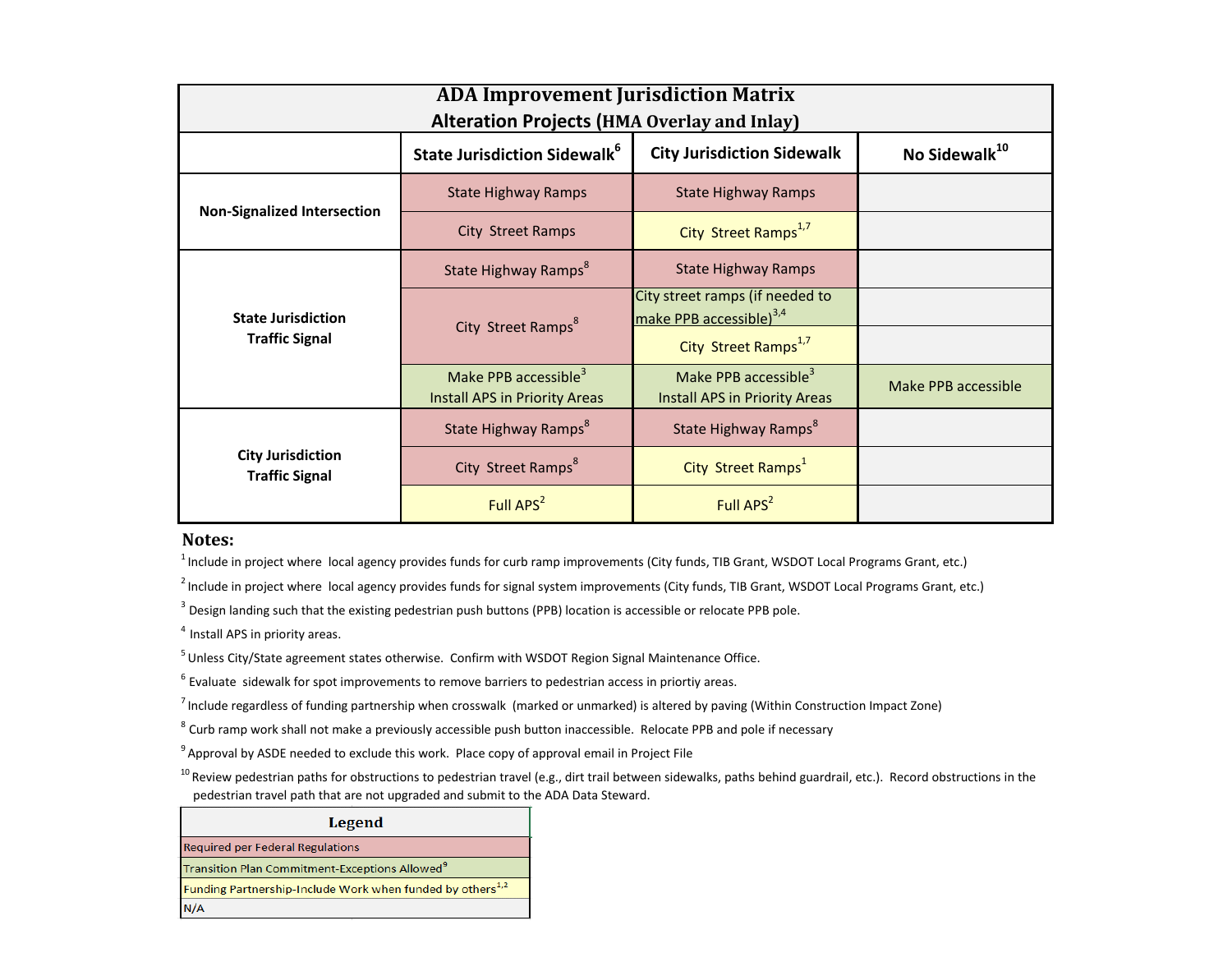| <b>ADA Improvement Jurisdiction Matrix</b><br><b>Chip Seal (BST) Projects</b> |                                                 |                                                                    |                                       |  |  |
|-------------------------------------------------------------------------------|-------------------------------------------------|--------------------------------------------------------------------|---------------------------------------|--|--|
|                                                                               | <b>State Jurisdiction Sidewalk</b> <sup>6</sup> | <b>City Jurisdiction Sidewalk</b>                                  | No Sidewalk <sup>10</sup>             |  |  |
| <b>Non-Signalized Intersection</b>                                            | All Ramps <sup>9</sup>                          |                                                                    |                                       |  |  |
|                                                                               |                                                 |                                                                    |                                       |  |  |
| <b>State Jurisdiction</b><br><b>Traffic Signal</b>                            | All Ramps <sup>9</sup>                          | All Ramps <sup>1</sup>                                             |                                       |  |  |
|                                                                               | Make PPB accessible <sup>3,4,9</sup>            | Evaluate Making PPB accessible<br>3,4                              | <b>Evaluate Making PPB Accessible</b> |  |  |
|                                                                               |                                                 | Make PPB accessible <sup>1,3,4</sup>                               |                                       |  |  |
| <b>City Jurisdiction</b><br><b>Traffic Signal</b>                             | All Ramps <sup>9</sup>                          | State Highway Ramps <sup>1</sup><br>City Street Ramps <sup>1</sup> |                                       |  |  |
|                                                                               | Full APS <sup>2</sup>                           |                                                                    |                                       |  |  |

## **Notes:**

 $1$ Include in project where local agency provides funds for curb ramp improvements (City funds, TIB Grant, WSDOT Local Programs Grant, etc.)

<sup>2</sup> Include in project where local agency provides funds for signal system improvements (City funds, TIB Grant, WSDOT Local Programs Grant, etc.)

 $3$  Design landing such that the existing PPB location is accessible or relocate PPB pole.

 $4$  Install APS in priority areas.

 $5$  Unless City/State agreement states otherwise. Confirm with WSDOT Region Signal Maintenance Office.

 $6$  Evaluate sidewalk for spot improvements to remove barriers to pedestrian access in priortiy areas.

 $^7$  Include regardless of funding partnership when crosswalk (marked or unmarked) is altered by paving (Within Construction Impact Zone)

<sup>8</sup> Curb ramp work shall not make a previously accessible push button inaccessible. Relocate PPB and pole if necessary

<sup>9</sup> Approval by ASDE needed to exclude this work. Place copy of approval email in Project File.

<sup>10</sup> Review pedestrian paths for obstructions to pedestrian travel (e.g., dirt trail between sidewalks, paths behind guardrail, etc.). Obstructions to pedestrian travel should be identified and submitted to the ADA Data Steward.

| Legend                                                                |  |  |
|-----------------------------------------------------------------------|--|--|
| <b>Required per Federal Regulations</b>                               |  |  |
| Transition Plan Commitment-Exceptions Allowed <sup>9</sup>            |  |  |
| Funding Partnership-Include Work when funded by others <sup>1,2</sup> |  |  |
| N/A                                                                   |  |  |